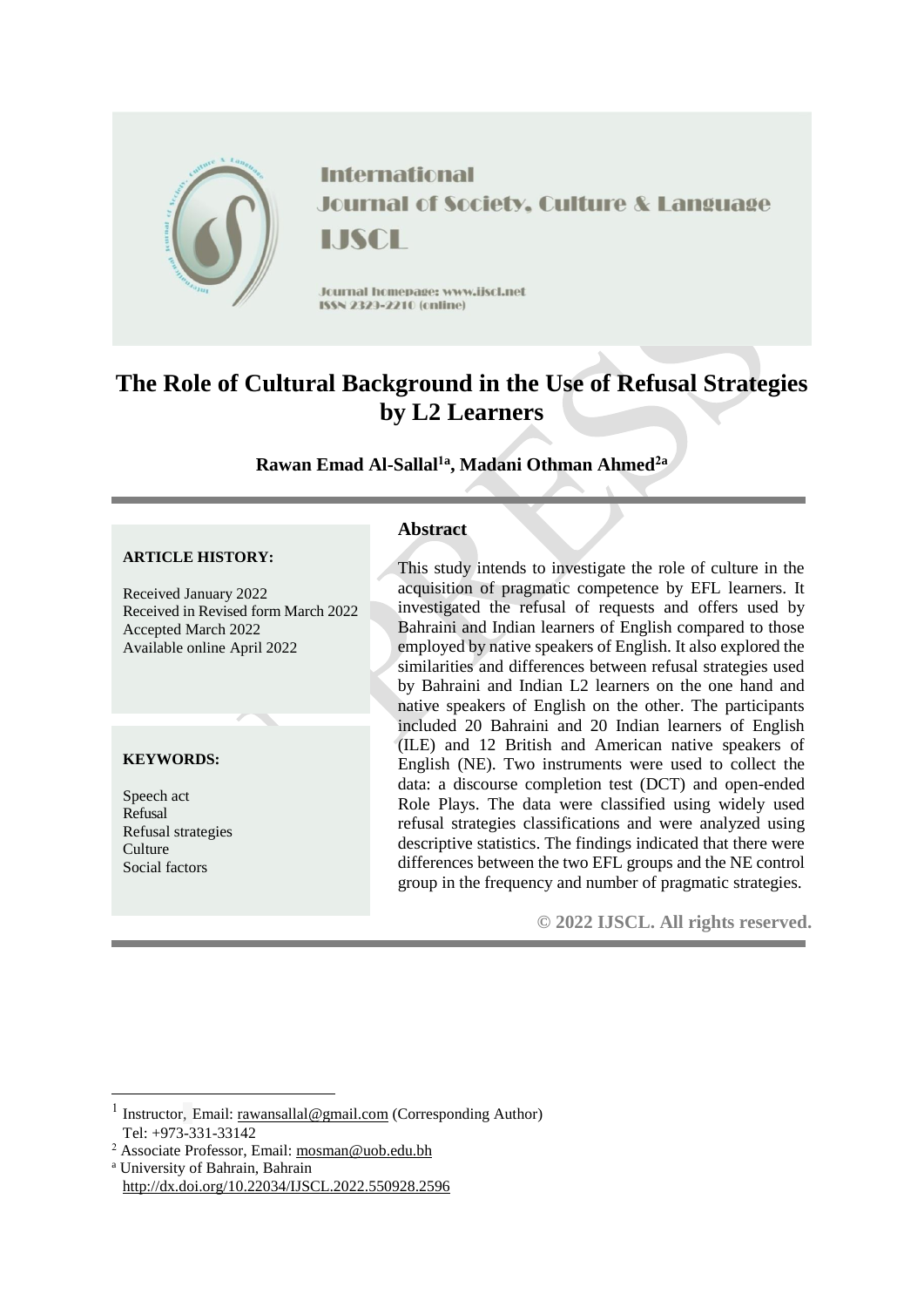## **1. Introduction**

eople communicate with each other for many reasons, including maintaining relationships and fulfilling needs. One of **Example 3** communicate with each other for many reasons, including maintaining relationships and fulfilling needs. One of the most complex speech acts is the refusal of requests. It requires speakers to have adequate pragmatic competence in a language that enables an interlocutor to mitigate the use of direct strategies to prevent any misunderstanding or offensive interaction (Morkus, 2009). Rubin (1983) emphasized the role of a wide variety of cultural values in the realization of different speech acts. Therefore, the cross-cultural factor is likely to have a strong influence on how an individual selects refusal strategies. Thus, this study which focuses on the functions of refusal strategies is important for its cultural and linguistic value, and furthermore, it investigates the use of refusal strategies using a foreign/ second language in order to find out how the pragmatic component is learned and utilized. The current study is, however, limited to refusals to offers and requests; other types of refusal, such as refusal of suggestions or invitations, were not included as they are considered a sub-type of the "offers" category (Morkus 2009). This study focuses on the cultural factor and its effects on the choice of refusal strategies used by each group. The study was conducted specifically to investigate the similarities and differences in the refusal strategies used by speakers of Bahraini English and Indian English as opposed to those used by native speakers of English. A survey of the research conducted indicates that the topic has not been researched in the Bahraini context. Therefore, the study aims to answer the research questions to fill in this gap in studies. The study is an attempt to answer the following questions:

1) What are the refusal strategies used by Bahraini and Indian L2 learners?

2) What are the similarities and differences in refusal strategies used by the two EFL learners - Bahraini and Indian?

3) What are the similarities and differences between refusal strategies used by the EFL learners on the one hand and native speakers of English on the other?

## **2. Theoretical Framework**

Refusal can be defined as a response or reaction to a request, invitation, offer, or suggestion. (Félix-Brasdefer, 2008). Searle (1977) determined that refusal is a commissive act that commits the interlocutor to stop or reject performing an action. Ellis (2008) gave a less evaluative definition stating that refusal "occurs in the form of responses to a variety of illocutionary acts such as invitation, offers, requests, and suggestions" (p. 186). Face, thus, has a crucial role in determining the continuation of an interactional act. While the preferred response saves face, the unpreferred or undesirable response, e.g., refusal, can damage the interlocutor's face (Heritage, 1984). Requests and offers can thus be simultaneous commissive, and directive speech acts, rendering both the speaker's and hearer's roles equally important. For this reason, this research investigates both requests and offers in the act of refusal, especially as refusals normally threaten face and are influenced by social and cultural norms and values.

Refusal is hypothesized to be culturally sensitive and, hence, may affect cultural communication. Therefore, it is plausible to investigate the phenomenon with reference to EFL learners of different cultural backgrounds. Refusals are not always direct negative FTAs as they can involve indirect strategies in an attempt to maintain interpersonal relations. Since cultural factors are embedded in refusal strategies, EFL learners may face a problem known as cultural awareness insufficiency. Thus, this study is expected to have a significant contribution to our knowledge of culture and learning foreign languages.

A number of theoretical frameworks are used in the analysis of speech acts. This study employed Brown, Levinson's politeness framework (1987), Culpeper's suggested list of positive and negative impoliteness (1996), and a modified version of Beebe et al.'s (1990) patterns of refusal classifications (direct, indirect, and adjunct refusals) and speech act coding schemes (1990). These frameworks are still deemed valid and significant as they are used and referenced in the latest studies, such as those by Tavakoli and Shirinbakhsh (2014), Kreishan (2018), Amirrudin (2016), Tuncer (2016), Saad et al. (2016), Han (2016), Chunli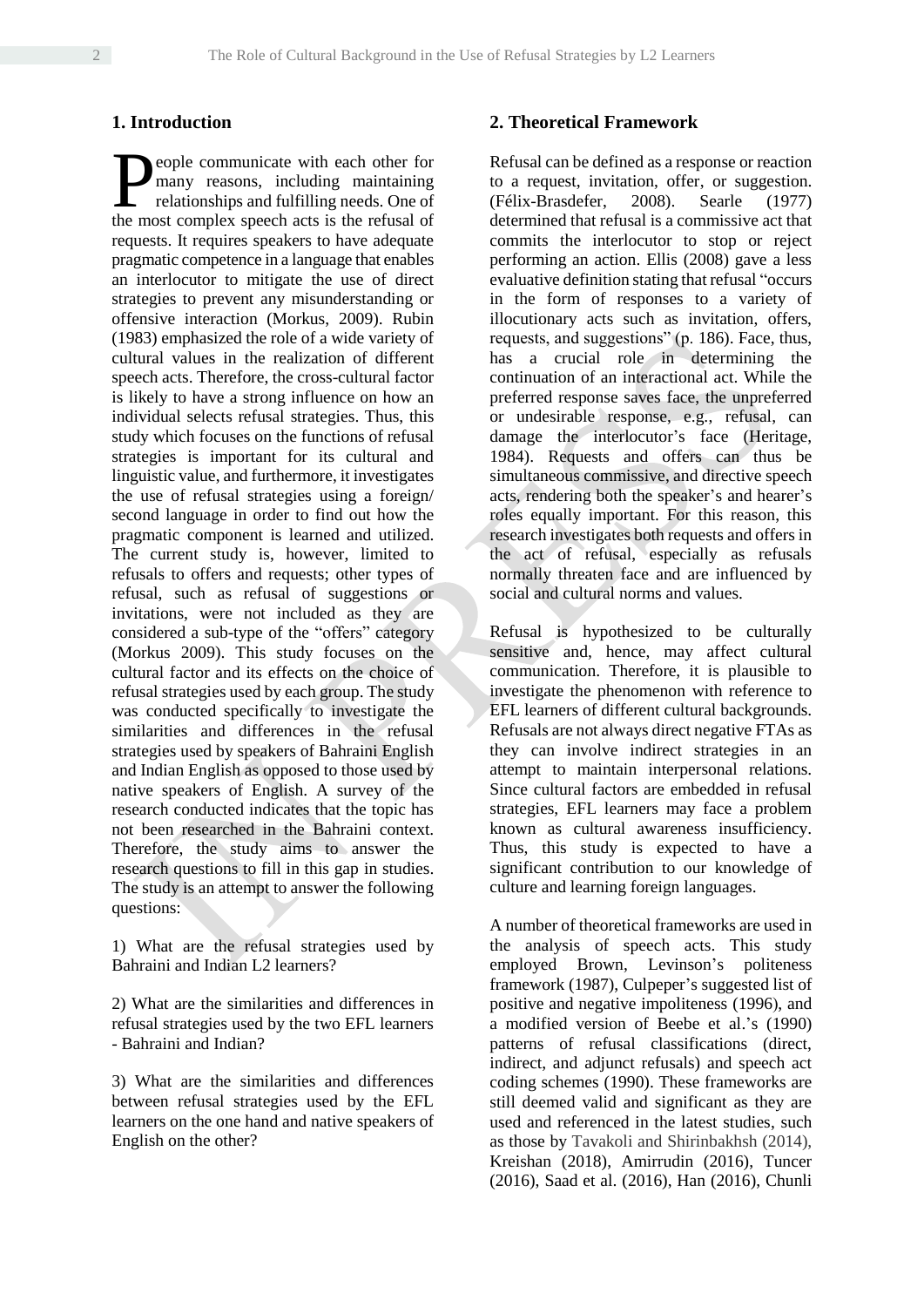(2016), Huwari (2015), Jiang (2015), Moaveni (2014), Ghazanfari (2013), Adolrezapour (2012), and Hashemian (2012).

A number of studies have been conducted on this topic. Al- Okla (2018) investigated the refusal strategies used by people in the United Arab Emirates when offered different promotions. Naturalistic data was collected from oral interactions of 137 residents in Dubai, including Arab, Indian, Filipino, and other ethnicities. The results revealed that the participants preferred to refuse the promotions non-verbally by avoiding, nodding, and using hand gestures. Al- Okla attributed this to two factors: cultural background, which seemed to indicate that offers of promotion are seen as an imposition on the participants' privacy, and the level of English proficiency. Similar findings were reported by Azwan (2018) in his study of refusal strategies by the Ambonese people of Indonesia in refusing requests. His study also showed that the participants combined two or three strategies in refusing requests.

Al-Mahrooqi and Al-Aghbari (2016) investigated the refusal speech acts among Omani EFL college students (p.1). Their study was conducted with 41 Omani EFL learners using only a DCT consisting of 12 scenarios of request, suggestion, invitation, and offer situations. The results revealed that inappropriacy and inaccuracy responses could be attributed to the effect of native culture and language; the responses were a mere translation of the refusal utterances used in Omani Arabic.

Al-Shboul and Huwari (2016) investigated the similarities and differences in the use of refusal strategies in Jordanian Arabic and American English. The findings show that both groups preferred to use indirect strategies and adjuncts, while the least favorable method was the direct strategy. However, Jordanians tended to use indirect strategies more than Americans, who preferred direct strategies. In an earlier study, Al-Shboul et al. (2012) investigated the similarities and differences in the use of refusal strategies by Jordanian and Malay EFL learners. The findings revealed that the groups used some similar strategies, including statements of reason, explanation, and excuse. However, Malay participants used fewer direct strategies and expressed Gratitude more frequently than Jordanians.

Morkus (2009) researched refusal strategies among Egyptian native speakers of Arabic and American native speakers of English. He found that the communication style of Egyptians is heavily dependent on excuses, especially family-related ones, since family plays an important role in Arab culture. Al-In contrast to this, Eryani (2007) investigated refusal strategies among Yemeni EFL learners and compared them with those of American native speakers of English. Yemeni speakers were reluctant and less direct in refusing, in contrast to the American participants, who tended to be blunt. Similar conclusions were drawn from Al Shalawi's study (1997), which examined refusal strategies used by Saudi and American males. He discovered a cultural influence on communication styles, reflected in the selection of refusal strategies.

# **3. Methodology**

# **3.1. Participants**

The participants of the study were 40 students enrolled at the University of Bahrain. Twenty of them were Bahrainis whose first language was Arabic, and 20 Indians whose first language was one of the Indian spoken languages. All the participants had been learning English for at least ten years. All were first-year students in the College of IT and Engineering, aged 18 to 21, with 10 males and 10 females in each group. English is a second language in both Bahrain and India. It is the language of business and education in most programs at universities in the two countries. A control group of 12 native speakers of English, aged 18 to 40 and with at least a Master's degree in the English language were recruited from the university's English Department and English Language Centre.

## **3.2. Instruments**

The data was collected using DCT and Role Plays. The open-ended DCT is a speech act with no rejoinders. It consists of 36 refusal situations, 18 for refusing requests and 18 for refusing offers. A description of each situation was provided, followed by a blank in which participants wrote their refusal responses. In addition, the open-ended Role Plays were used to simulate real-life interactions at the level of discourse (Tran, 2006). An audio recording was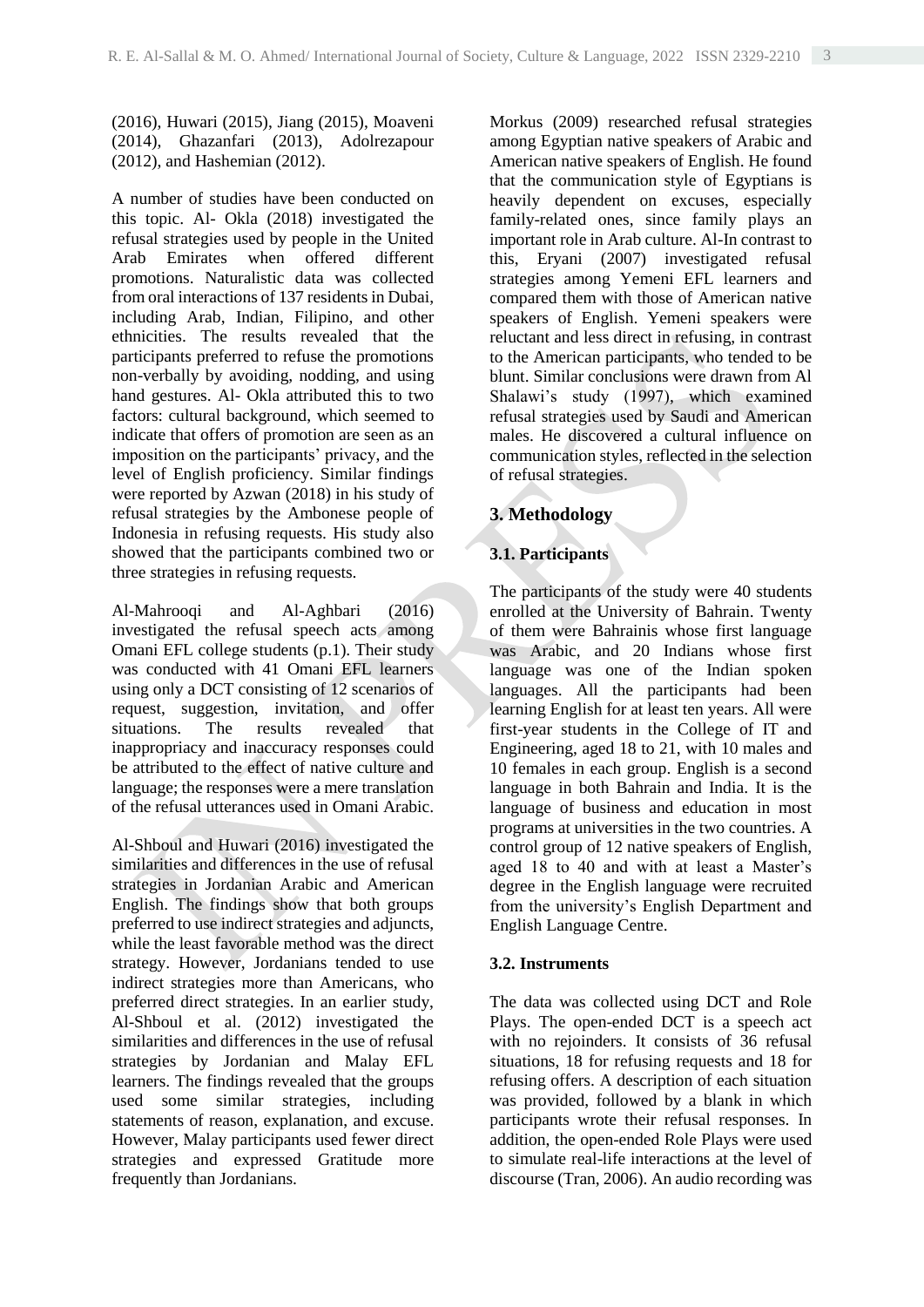used instead of a camera not only to prevent any sensitivity and tension on the part of the participants but also because facial and body expressions were not considered in this study. To conclude, the use of multiple instrumentations for data collection is reliable in removing bias. Both instruments helped to avoid any false influence and in examining refusals in spoken and written language.

#### **3.3. Procedure**

#### *3.3.1. Data Collection*

A number of steps were taken to carry out the present study. Data collection took place at three locations: the College of IT, the College of Engineering for the students, and the English Language Centre (ELC) for the native speakers of English. DCT data was collected from the Bahraini learners of English (BLEs) and Indian learners of English (ILEs) over two weeks, within four 40-minute sessions, and from the native speakers of English (NEs) over a single week. A month was spent recording the Role Plays scenarios. The researchers did not participate in the scenarios so as not to influence the natural response of any interaction. A consent form describing the research and its procedure and stating that participation was voluntary and participants could withdraw at any time was signed by each participant. The instructions were also explained orally. The participants were then asked to respond to the DCT situations as naturally as possible, and 1,656 tokens were collected overall. In acting out all nine situations in the Role Plays, a total of 198 exchanges of refusal responses were recorded. The pairings in the Role Plays are detailed in Section 3.2. The acts were recorded with an

#### **Table 1**

|              | $\cdot$     |             |            |
|--------------|-------------|-------------|------------|
|              | <b>BLEs</b> | <b>ILEs</b> | <b>NEs</b> |
| <b>DCT</b>   | 1315        | 1365        | 452        |
| Role Play    | 148         | 187         | 203        |
| <b>TOTAL</b> | 1463        | 1552        | 655        |

*Number of Tokens (Instances) of Strategies for Each Group*

iPhone 7 audio recording app called Voice Memos, transcribed by [Rev.com](http://rev.com/) service.

### *3.3.2. Data Analysis*

Quantitative and qualitative methods were used to analyze the data. For quantitative analysis, the frequency percentage of the refusal strategies, the rank, and the length of semantic formulae used were calculated. For quantitative analysis, Brown and Levinson's (1987) framework as well as Culpeper's (1996) impoliteness theory, and Beebe et al.'s (1990) coding scheme were used. The frequency and number of refusal semantic formulae used in the DCT and Role Play by Bahraini and Indian L2 learners and native speakers in each refusal response were calculated, analyzed, and described. The data of the native speakers of English were compared with those of both Bahraini and Indian L2 learners.

# **4. Results**

Refusal strategies varied among groups in terms of frequency and number. Frequency and percentage are calculated to present the differences and similarities in the performance of each group.

## **4.1. Holistic View**

The 2 data collection techniques used yielded a substantial number of tokens and types of strategies for each group, as shown in Table 1. However, the number of tokens of strategies employed varies among groups; each of the EFL learner groups employed more than twice (1463 for BLEs and 1552 for ILEs) the number of tokens of strategies used by native speakers (655 instances).

 $BLE =$ Bahraini Learners of English ILE = Indian Learners of English NE = Native English speakers

The overall number of tokens of Indirect refusals is remarkably lower than Indirect Refusals, as seen in Table 2 below. The same

overall pattern is also true of each group; however, the Indian EFL learners (ILEs) showed a higher percentage of Direct Refusal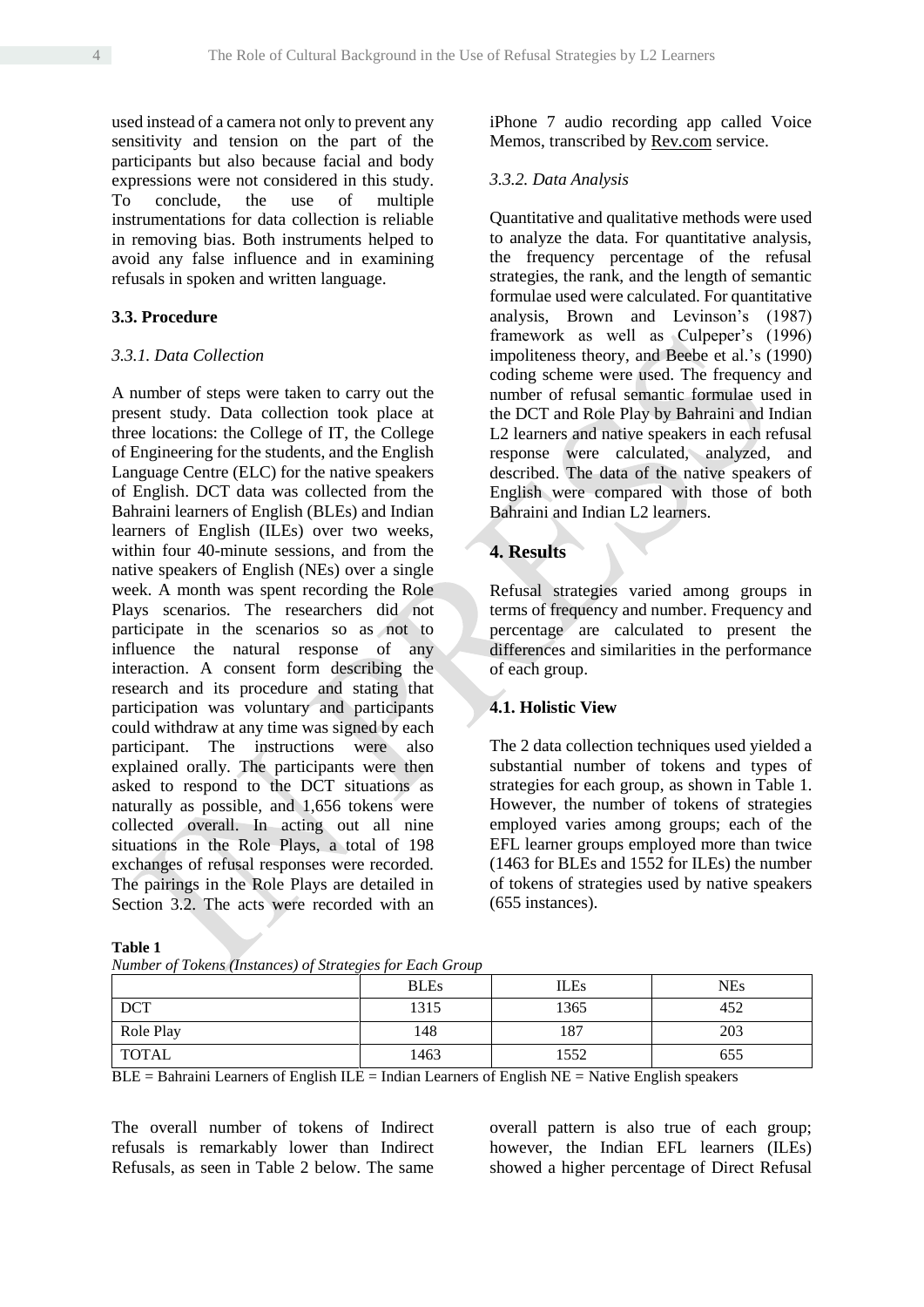(approximately a quarter of the tokens (24.6%)) in contrast to a slightly less than one-fifth (close to 20%) of the total number of tokens for the

Bahraini EFL learners and the native speakers' group.

#### **Table 2**

*Number and Percentage of Tokens (Instances) of Types of Strategies*

|                            | <b>BLEs</b> |       | ILEs |       | <b>NEs</b> |       |
|----------------------------|-------------|-------|------|-------|------------|-------|
| <b>Indirect Strategies</b> | 191         | 81.41 | 170  | 75.39 | 526        | 80.31 |
| Direct Strategies          | 272         | 18.59 | 382  | 24.61 | 129        | 19.69 |
| Total                      | 1463        | 100   | 1552 | 100   | 655        | 100   |

#### **4.2. Detailed Analysis of the Use of Strategies**

In the following sections, an overview of the instances of strategies for each strategy type (Direct Refusals, Indirect Refusals, and Adjuncts) is presented in terms of percentages for each group.

### *4.2.1. Direct Refusals*

The summary statistics in Table 3 include the cumulative number of instances and their percentages for the three broad types of Direct Refusals: Direct No, Performative Refusal, and Negative Ability. The percentages were

calculated out of the total instances of strategies for each group and not out of the total instances for the whole sample of subjects. As seen, the instances of Negative Ability seem to be similarly used by the two groups indicating a clear pattern that they form approximately onetenth of the instances of this strategy; however, the actual number of tokens varies considerably. A similar pattern of group similarity is also clear in the use of Performative Refusals, which are the least used by each of the three groups. In contrast to these two strategies, the use of Direct No seems to slightly distinguish ILEs (10.05%) from BLEs (7.03%) and NEs (8.39%).

#### **Table 3**

|                              |        | <b>BLEs</b> |        | <b>ILEs</b> | <b>NEs</b> |       |  |
|------------------------------|--------|-------------|--------|-------------|------------|-------|--|
| Type of Strategy             | Tokens | $\%$        | Tokens | $\%$        | Tokens     | %     |  |
| Negative Ability             | 151    | 10.30       | 156    | 10.05       | 67         | 10.22 |  |
| Direct No                    | 103    | 7.03        | 156    | 10.05       | 55         | 8.39  |  |
| <b>Performative Refusals</b> | 18     | 1.22        | 70     | 4.51        |            | 1.06  |  |

Examples of expressions of Direct No:

1. *No, I can't, I have to go out with my family.*  (DCT, BLEs, F1)

2. *No, I can't give my laptop to you since you and I have an assignment.* (RP, ILEs, M6)

3. *No, no, no, don't worry it is not a problem; accidents happen at work.* (RP, NEs, M7)

These examples and all the tokens yielded indicate that speakers rarely use one strategy in response to offers and requests. In example 1 above, the first part is direct "No" followed by Negative Ability "I can't" and then followed by an expression of Indirect Refusal giving a reason/impeding event" I have to go out with my friend". The same applies to example 2.

Examples of Performative Refusals:

In this strategy, a refusal contains a direct verb of refusal, e.g., *I decline, I refuse,* rather than the refusal word *No.*

4. *I have to decline your offer since I can't leave my hometown*. (RP, BLEs, M1)

5. *I really have to decline that and I apologize.* (RP, NEs, F3)

6. *I am really busy. I have to decline.* (RP, ILEs, F2)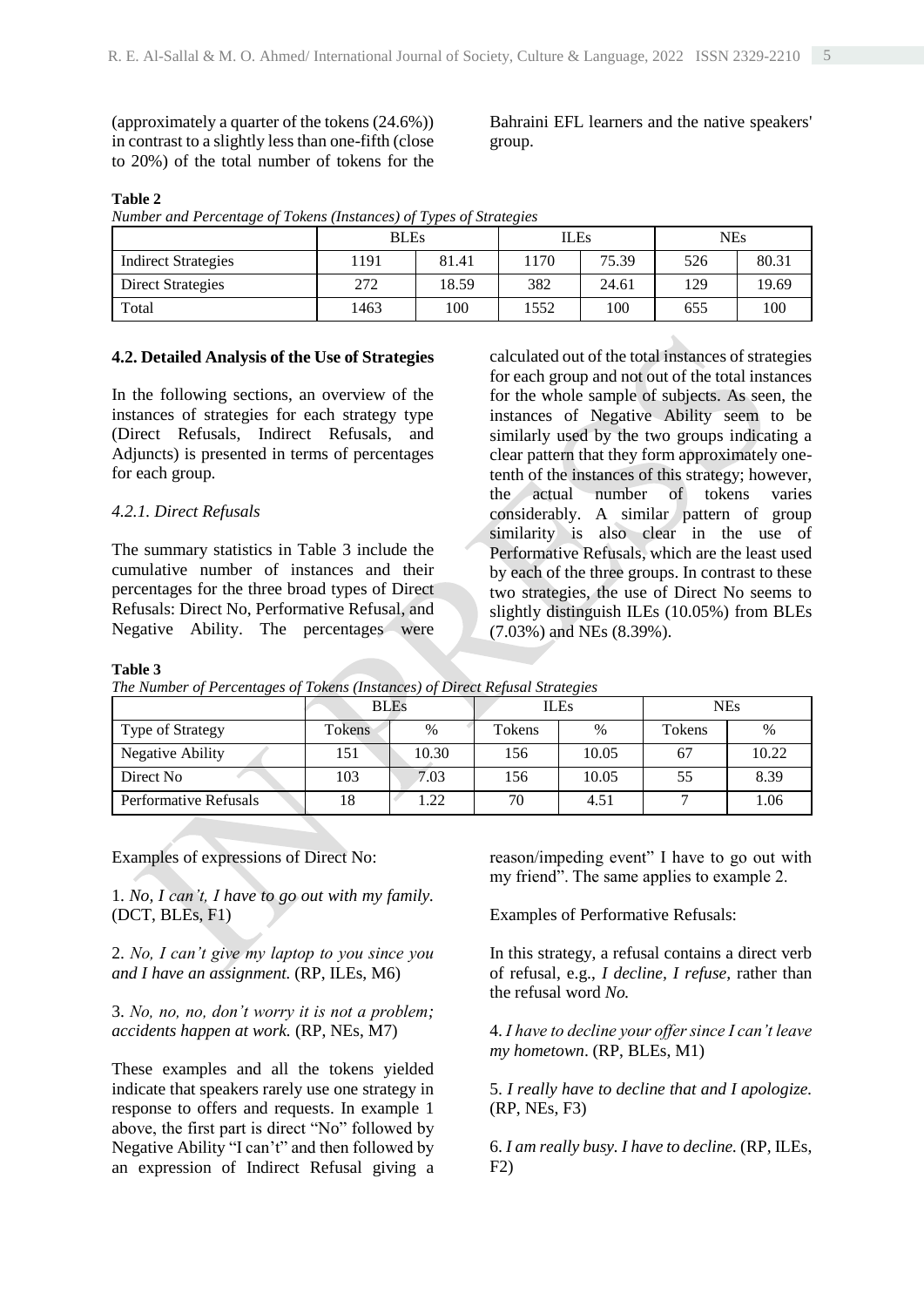These examples also illustrate the same tendency of using more than one strategy in response to offers and requests; for instance, example 1 is a combination of an expression of Direct Refusal "I have to decline your offer" followed by an expression of Indirect Refusal "since I can't leave my home". However, the examples from both EFL learner groups start with Direct Refusals followed by an explanation, whereas the example by native speakers is the opposite.

Performative Refusals are the least used by all the groups; however, the data demonstrate that there are more instances of the use of this strategy by ILEs (4.51) in contrast to 1.22% by BLEs and 1.06 by NEs. This result is consistent with the general tendency of ILEs to be more direct in refusing in the case of optional offers than the other two groups.

Examples of Negative Ability expressions:

7*. I can't because I am desperately needing rest.* (DCT, BLEs, M9)

8*. I'll not be able to work for extra hours as I have to go home early. I'm sorry Boss.* (DCT, ILEs, F11)

9. *I am sorry, but I won't be able to do that, I need them for revision.* (RP, NEs, F4)

Example 9 illustrates the same tendency of native speakers to either give a reason or express feelings of apology and then directly express refusal as opposed to EFL learners' examples which express a direct response to requests and offers and then give reasons or express sorrow.

The overall picture of the percentages and general tendencies discussed above is slightly different when each of the Direct Refusal strategies is considered in relation to refusals of requests and offers used in DCT. Table 4 gives detailed numbers and percentages of each strategy for requests and offers.

|                              |             |     | <b>Responses to Requests</b> |                |            | Responses to Offers |             |                |             |                |            |    |  |
|------------------------------|-------------|-----|------------------------------|----------------|------------|---------------------|-------------|----------------|-------------|----------------|------------|----|--|
|                              | <b>BLEs</b> |     | <b>ILEs</b>                  |                | <b>NEs</b> |                     | <b>BLEs</b> |                | <b>ILEs</b> |                | <b>NEs</b> |    |  |
|                              | $\%$        | No  | $\frac{0}{0}$                | N <sub>0</sub> | $\%$       | No                  | $\%$        | N <sub>0</sub> | $\%$        | N <sub>o</sub> | $\%$       | No |  |
| <b>Negative Ability</b>      | 15.40       | 103 | 13.30                        | 88             | 15.90      | 35                  | 4.50        | 29             | 3.70        | 26             | 3.90       |    |  |
| Direct No.                   | 4.20        | 28  | 6.80                         | 45             | 4.10       | 9                   | 8.10        | 52             | 14.20       | 100            | 15.50      | 36 |  |
| <b>Performative Refusals</b> | 0.30        |     | 2.10                         | 14             | .40        | 3                   | 1.70        |                | 7.90        | 56             | 0.90       |    |  |

**Table 4**

*Direct Refusal Responses to Requests and Offers*

Negative Ability ranks the highest in responses to requests, whereas it is one of the least used in responses to offers for the three groups. In contrast, Direct No forms 15.5 of the responses of NEs and 14.2% of the responses of these groups to offers compared to only 4.20% by ILEs, indicating a possible cultural effect. Performative Refusals are the least used by the three groups for both requests and offers.

# *4.2.2. Indirect Refusals*

Table 5 gives a summary of the cumulative use of 14 Indirect Refusals yielded by both DCT and Role Play tasks. As clear from the data in Table 5, a wide range of Indirect Refusal expressions were employed by the samples of subjects included in the study, including Statement of Impeding Events, Excuses, Reasons, and Explanations, Statement of Alternative, Avoidance, Putting the Blame on a Third Party, General Principle and Common Saying, Negative Consequences to Requester/ Offerer, Request for Information and/or Clarification, Request for consideration and/or Understanding, Counter Factual Conditionals for Acceptance, Wish, Reprimand or/and Criticism, Let Interlocutor Off the Hook, It's My Treat, and Indicate Unwillingness.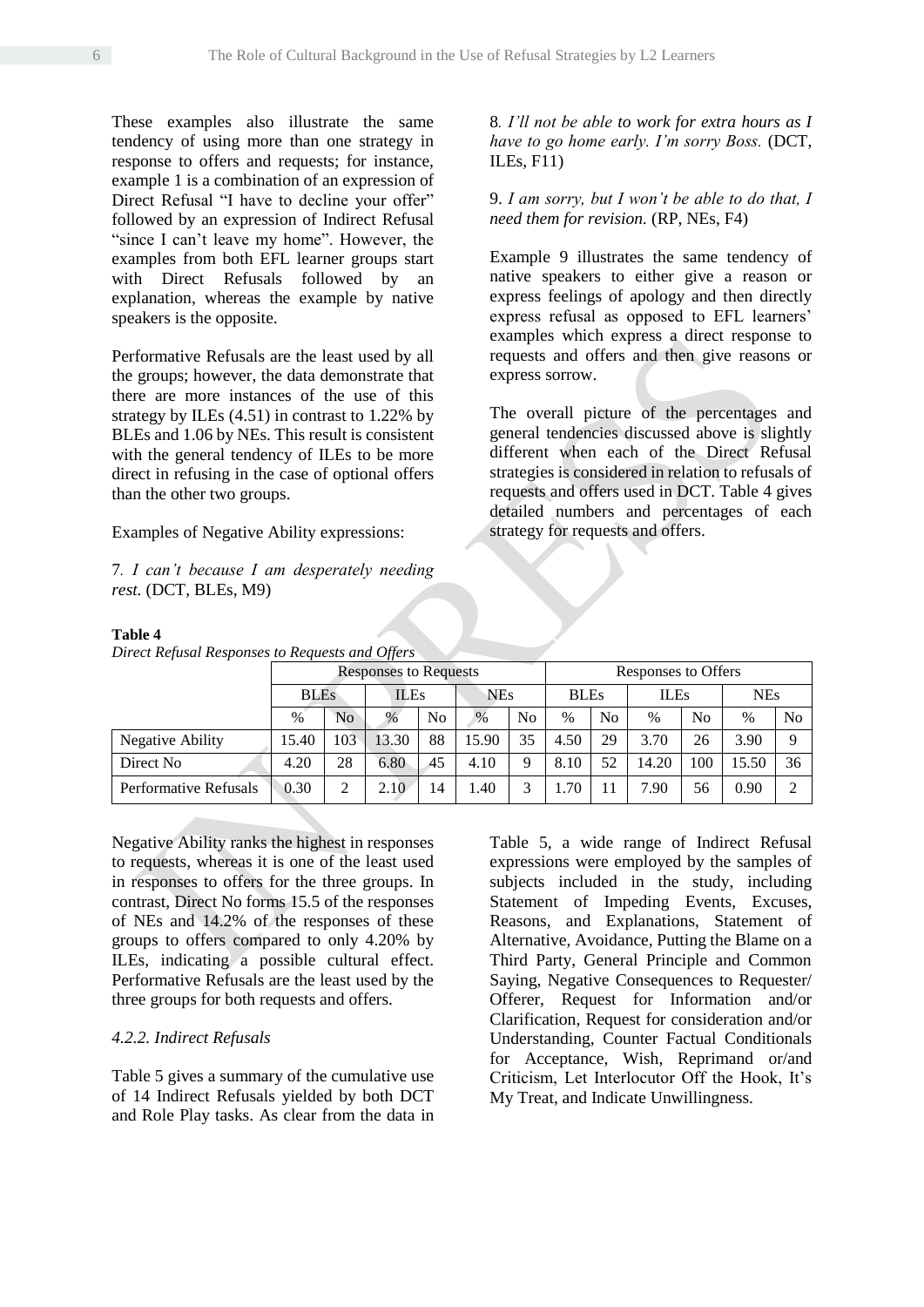| Π<br>H<br>٠<br>v |  |
|------------------|--|
|------------------|--|

*The Number and Percentage of Tokens (Instances) of Indirect Refusals*

| o<br>$\cdot$<br>Strategies                          |       | <b>BLEs</b>    |       | <b>ILEs</b>    |       | <b>NEs</b>     |
|-----------------------------------------------------|-------|----------------|-------|----------------|-------|----------------|
|                                                     | $\%$  | Tokens         | $\%$  | Tokens         | $\%$  | Tokens         |
| Let off the Hook                                    | 2.39  | 35             | 4.90  | 76             | 6.11  | 40             |
| It is my Treat                                      | 0.89  | 13             | 0.45  | $\tau$         | 0.15  | 1              |
| <b>Indicate Unwilling-ness</b>                      | 3.08  | 45             | 0.58  | 9              | 1.22  | 8              |
| <b>Statement of Impeding Events</b>                 | 27.61 | 404            | 24.03 | 373            | 18.02 | 118            |
| <b>Counter-Factual Conditionals</b>                 | 0.27  | $\overline{4}$ | 0.26  | $\overline{4}$ | 0.15  | 1              |
| General Principle                                   | 0.96  | 14             | 0.32  | 5              | 0.92  | 6              |
| Alternative                                         | 8.82  | 129            | 9.73  | 151            | 9.92  | 65             |
| Avoidance                                           | 4.31  | 63             | 3.29  | 51             | 7.18  | 47             |
| Putting the Blame on a Third Party                  | 1.03  | 15             | 2.06  | 32             | 1.68  | 11             |
| Request for Information/Clarification               | 0.55  | 8              | 0.19  | 3              | 0.31  | $\overline{2}$ |
| Request for Consideration or Understanding          | 0.00  | $\theta$       | 0.06  | 1              | 0.46  | 3              |
| <b>Negative Consequences to Requester</b>           | 0.62  | 9              | 0.39  | 6              | 1.07  | $\overline{7}$ |
| Wish                                                | 0.07  | $\mathbf 1$    | 0.32  | $5^{\circ}$    | 0.61  | $\overline{4}$ |
| Chiding/Criticism                                   | 2.19  | 32             | 1.10  | 17             | 0.76  | 5              |
| Statement of Regret/ Apology                        | 14.97 | 219            | 13.34 | 207            | 12.52 | 82             |
| Invoking the Name of God                            | 0.07  | $\mathbf{1}$   | 0.06  | 1              | 0.31  | $\overline{2}$ |
| Statement of Positive Opinion, Feeling or Agreement | 1.85  | 27             | 1.87  | 29             | 5.50  | 36             |
| Gratitude/ Appreciation                             | 10.59 | 155            | 9.92  | 154            | 12.67 | 83             |
| Statement of Empathy/ Concern                       | 0.68  | 10             | 0.26  | $\overline{4}$ | 0.46  | 3              |
| Getting Interlocutor's Attention                    | 0.48  | $\overline{7}$ | 2.26  | 35             | 0.31  | $\overline{2}$ |

Overall, Indirect Refusal expressions form a remarkably higher percentage in both DCT and Role Play data than Direct refusals. This general pattern is consistent with previous studies (Al Issa, 1998; Al-Shboul & Huwari, 2016; Amirrudin & Salleh, 2016; Çiftçi, 2016; Izadi & Zilaie, 2015; Jasim, 2017; Morkus, 2009; Nelson et al., 2002). These strategies were employed the most by BLEs in the DCT (54.3%, 715 instances), while in the Role Plays NEs have the highest percentage (53%, 108 instances). The results show that approximately one-third of the responses for each group belong to the Statement of Impeding Events, Alternative, and Avoidance; 40.7 for BLEs, 38.66% for ILEs, and 35.12% for NEs. These three are at the top in the ranking of Indirect Refusals for each of the three groups. However, Native speakers used slightly more expressions of Avoidance (7.18%) than BLEs (4.31%) and ILEs (4.9%).

The most used strategy is Statement of Impeding Events, Excuses, Reasons, and Explanations, forming slightly more than a quarter of the responses of BLEs (27.6), a similar percentage for ILEs (24.03%), and 18.2% of the responses by native speakers. This indicates that although this strategy is the most used by the three groups, the 2 EFL learner groups used it more than native speakers. Another observation is that BLEs and ILEs gave reasons related to family, while most of NEs' reasons were about their personal life. This observation is consistent with Rezvani et al. (2017), Montero (2015) as well as Al-Ghamdi and Alqarni (2019), and Al Shalawi (1997), who found that Saudis gave more family-related reasons in comparison to Americans who preferred to give reasons about their personal life. They argued that Saudis' refusals manifest collectivistic culture, while individualistic culture is clearly revealed in American refusals. However, it contradicts Umale (2011), who found that the British used this strategy more frequently than Omanis.

This overall picture varies when the percentages of responses to requests in contrast to responses to offers are scrutinized, as shown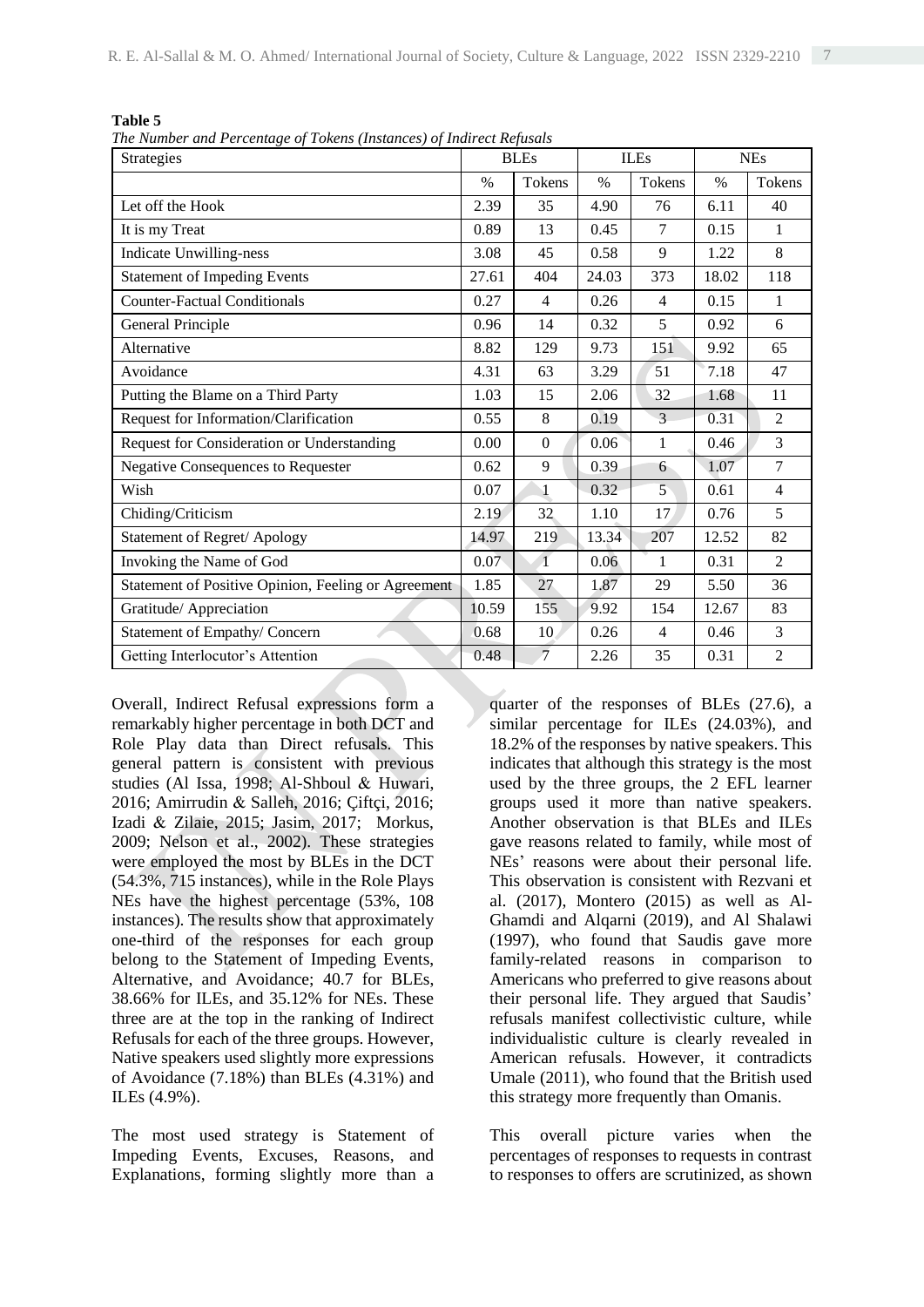in Table 6. The table lists the strategies that form 5% and above of the responses for one or more groups. The others are not included because they either occur with a low percentage or because they do not seem to differentiate between the groups. Table 6 demonstrates that the Statement of Impeding Events is the most used for refusing requests and offers by the three groups; however, BLEs used it the most (30.7%), albeit NEs used it less than the EFL groups. Avoidance, on the other hand, was used more in refusing requests than offers for the three groups. Interestingly, NEs and ILEs gave alternatives to requests more than BLEs, while BLEs provided slightly more Alternatives to offers than ILEs and NEs.

#### **Table 6**

*The Number and Percentage of Tokens (Instances) of Indirect Responses to Requests and Offers*

|               | Responses to requests |                |               |                |            |                | Responses to Offers |                |             |                |            |                |  |
|---------------|-----------------------|----------------|---------------|----------------|------------|----------------|---------------------|----------------|-------------|----------------|------------|----------------|--|
|               | <b>BLEs</b>           |                | <b>ILEs</b>   |                | <b>NEs</b> |                | <b>BLEs</b>         |                | <b>ILEs</b> |                | <b>NEs</b> |                |  |
|               | $\%$                  | No             | $\frac{0}{0}$ | N <sub>0</sub> | $\%$       | N <sub>0</sub> | $\frac{0}{0}$       | N <sub>0</sub> | $\%$        | N <sub>0</sub> | $\%$       | N <sub>0</sub> |  |
| Statement of  |                       |                |               |                |            |                |                     |                |             |                |            |                |  |
| Impeding      | 30.70                 | 206            | 28.90         | 191            | 22.30      | 49             | 24.40               | 157            | 19.10       | 135            | 11.20      | 26             |  |
| Events        |                       |                |               |                |            |                |                     |                |             |                |            |                |  |
| Alternative   | 7.00                  | 47             | 9.80          | 65             | 11.80      | 26             | 12.30               | 79             | 11.60       | 82             | 10.80      | 25             |  |
| Avoidance     | 7.20                  | 48             | 5.90          | 39             | 9.50       | 21             | 1.60                | 10             | 0.10        | 1              | 2.60       | 6              |  |
| Indicate      | 1.90                  | 13             | 0.30          | $\overline{2}$ | 1.40       | 3              | 5.00                | 32             | 0.60        | 4              | 0.90       | 2              |  |
| Unwillingness |                       |                |               |                |            |                |                     |                |             |                |            |                |  |
| Let off the   | 0.60                  | $\overline{4}$ | 1.40          | 9              | 2.30       | 5              | 4.00                | 26             | 8.40        | 59             | 11.60      | 27             |  |
| Hook          |                       |                |               |                |            |                |                     |                |             |                |            |                |  |

The following examples from the data illustrate the use of Giving Reasons/Impeding Events.

10. *No, it's for adult, you can't use it.* (DCT, BLEs, M13)

11. *So sorry, I might not have enough time to pass your message.* (DCT, ILEs, F8)

12. *I can't, as you know Mom, I have an exam tomorrow.* (DCT, BLEs, F7)

13. *I have some other plans for evening*. (RP, ILEs, F3)

14. *No, I can't, I have other work to do.* (RP, BLEs, F1)

These examples give another evidence that rarely is one strategy used. In example 14, the speaker starts with a Direct No, followed by Negative Ability, and then followed by giving a reason. This is similar to the examples below.

Statement of Alternative:

15. *I can't. I can barely turn them on. You should ask someone else.* (RP, ILEs, F4)

Avoidance:

16. *Oh! Sorry, I don't know how to copy.* (DCT, BLEs, M3)

17. *Um…I'm sorry, I… (hesitant-see if she catches on) Why wouldn't you?* (DCT, NEs, M2)

Example (13) seems to be an exception among a few expressions indicating the use of one strategy as shown in the following examples of Alternative and Avoidance.

Alternative:

18. *You'll have to find someone else*. (RP, NEs, F8)

Avoidance:

19: *Relocating to York?* (RP, ILEs, F1)

*4.2.3. Adjuncts to Refusals*

Adjuncts were the second most used strategies in this study. Adjuncts were used by BLEs and NEs more frequently than ILEs. This observation can be related to the sensitivity of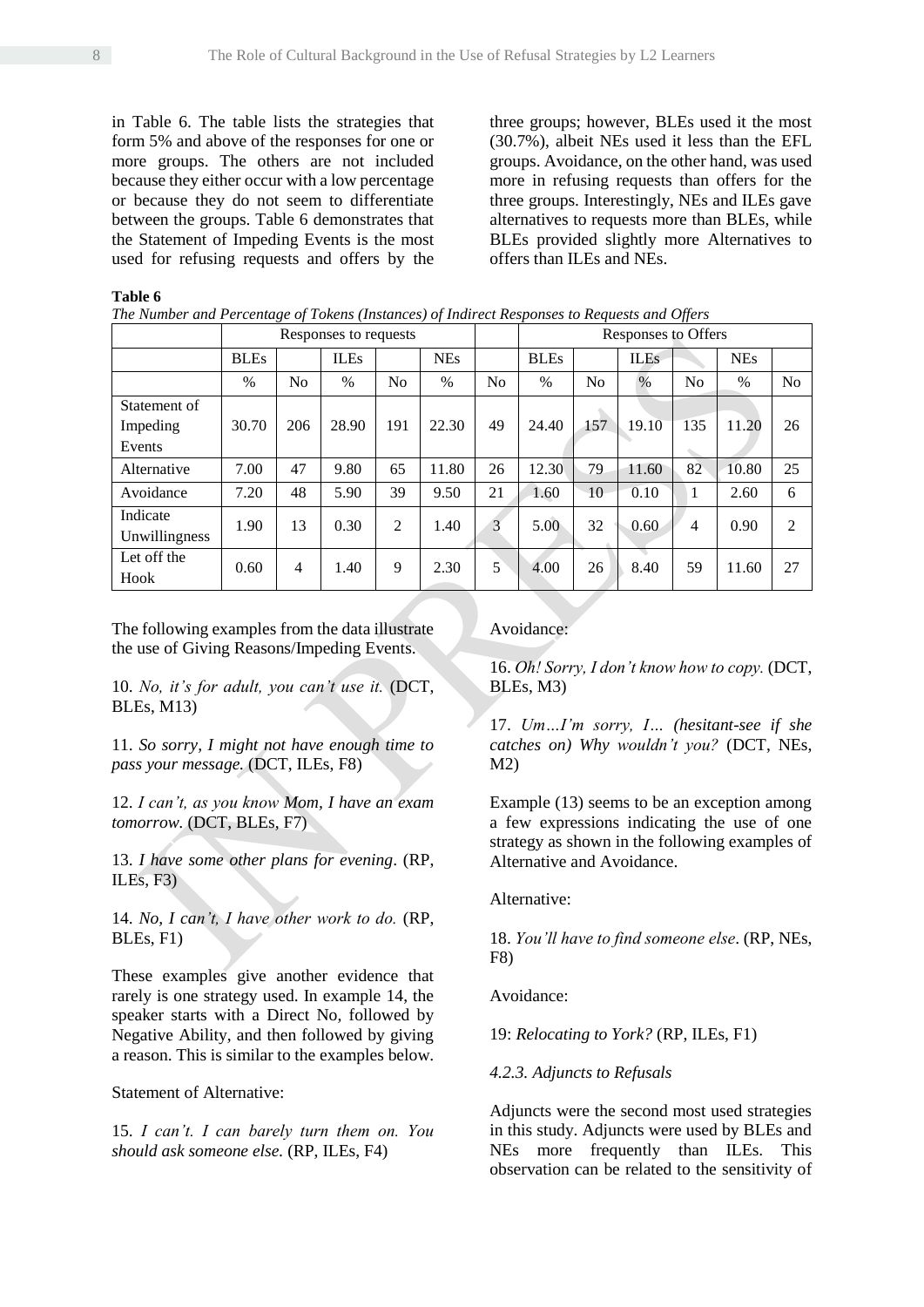refusal for BLEs and NEs. Most of the participants from these groups verbally shared their inability or the difficulty in refusing requests and offers. Some of NEs participants wrote that "Would never say no if it's a real request". In Bahraini culture, people are encouraged to accept offers or respond to requests for help. Thus, the increased frequency of adjuncts between Bahrainis could be attributed to their tendency to maintain social relations. In the data yielded by DCT, the instances of adjuncts strategies are 32.7% for NEs' (148 instances), followed by BLEs (28%, 375 instances), while it is 381 instances (27.9%) for ILEs. In the Role Plays, it was used most by NEs (30%, 60 instances) and BLEs (30%, 44 instances), while it forms 26% (48 instances) for ILEs'. The combined use of these strategies (Table 5).

#### **Table 7**

*The Number and Percentage of Instances of Adjuncts to Refusals*

| <b>Strategies</b>                                   | <b>BLEs</b> |                | <b>ILEs</b>   |                | <b>NEs</b> |    |  |
|-----------------------------------------------------|-------------|----------------|---------------|----------------|------------|----|--|
|                                                     | $\%$        | N <sub>0</sub> | $\frac{0}{0}$ | N <sub>0</sub> | $\%$       | No |  |
| Statement of Regret/Apology                         | 14.97       | 219            | 13.34         | 207            | 12.52      | 82 |  |
| Invoking the Name of God                            | 0.07        |                | 0.06          |                | 0.31       | っ  |  |
| Statement of Positive Opinion, Feeling or Agreement | 1.85        | 27             | 1.87          | 29             | 5.50       | 36 |  |
| Gratitude/ Appreciation                             | 10.59       | 155            | 9.92          | 154            | 12.67      | 83 |  |
| Statement of Empathy/Concern                        | 0.68        | 10             | 0.26          | $\overline{4}$ | 0.46       | 3  |  |
| Getting Interlocutor's Attention                    | 0.48        | 7              | 2.26          | 35             | 0.31       | ∍  |  |

The most employed strategies by the three groups are Statement of Regret/ Apology and Gratitude/ Appreciation. However, Statement of Regret/ Apology is most by BLEs (14.97%), followed in the ranking by ILEs (13.34%) and NEs (12.5%). In contrast, Gratitude/ Appreciation is used most by NEs (12.67) followed by the two EFL groups. The use of apology by native speakers is also well documented in relevant research. Morkus (2009) and Von Canon (2006) found that Americans frequently used Statement of Regret

in their refusals. The following are samples of Adjuncts to refusal expressions from the two tasks. These percentages are also valid when the responses for requests and offers are compared. Table 8 shows that the most used strategy for refusing requests by the three groups is Statement of Regret/ Apology while Gratitude/ Appreciation is the most used by the three groups in response to offers. NEs have the highest percentage (31%) of the use of Gratitude/ Appreciation in response to offers*.*

#### **Table 8**

*The Number and Percentage of Instances of Adjuncts to Refusals of Request and Offers*

|                   | <b>BLEs</b> |          | <b>ILEs</b> |          | <b>NEs</b> |                | <b>BLEs</b> |     | <b>ILEs</b> |                | <b>NEs</b> |                |
|-------------------|-------------|----------|-------------|----------|------------|----------------|-------------|-----|-------------|----------------|------------|----------------|
|                   | $\%$        | 'No      | $\%$        | No       | $\%$       | No             | $\%$        | No  | $\%$        | N <sub>o</sub> | $\%$       | N <sub>o</sub> |
| Statement of      | 20.70       | 139      | 19.70       | 130      | 23.20      | 51             | 7.00        | 45  | 6.00        | 42             | 0.40       |                |
| Regret/ Apology   |             |          |             |          |            |                |             |     |             |                |            |                |
| Invoking the Name | 0.00        | $\Omega$ | 0.00        | $\theta$ | 0.00       | $\mathbf{0}$   | 0.20        | 1   | 0.00        | $\Omega$       | 0.00       | $\Omega$       |
| of God            |             |          |             |          |            |                |             |     |             |                |            |                |
| Statement of      |             |          |             |          |            |                |             |     |             |                |            |                |
| Positive Opinion, | 0.90        | 6        | 1.10        | 7        | 1.80       | $\overline{4}$ | 3.00        | 19  | 1.70        | 12             | 7.30       | 17             |
| Feeling or        |             |          |             |          |            |                |             |     |             |                |            |                |
| Agreement         |             |          |             |          |            |                |             |     |             |                |            |                |
| Gratitude/        | 0.10        | 1        | 0.00        | $\theta$ | 0.00       | $\Omega$       | 22.80       | 147 | 21.40       | 151            | 31.00      | 72             |
| Appreciation      |             |          |             |          |            |                |             |     |             |                |            |                |
| Statement of      | 0.60        | 4        | 0.20        | 1        | 0.50       | 1              | 0.90        | 6   | 0.40        | 3              | 0.00       | $\Omega$       |
| Empathy/Concern   |             |          |             |          |            |                |             |     |             |                |            |                |
| Getting           |             |          |             |          |            |                |             |     |             |                |            |                |
| Interlocutor's    | 0.90        | 6        | 4.40        | 29       | 0.00       | $\Omega$       | 0.20        | 1   | 0.90        | 6              | 0.90       | $\mathfrak{D}$ |
| Attention         |             |          |             |          |            |                |             |     |             |                |            |                |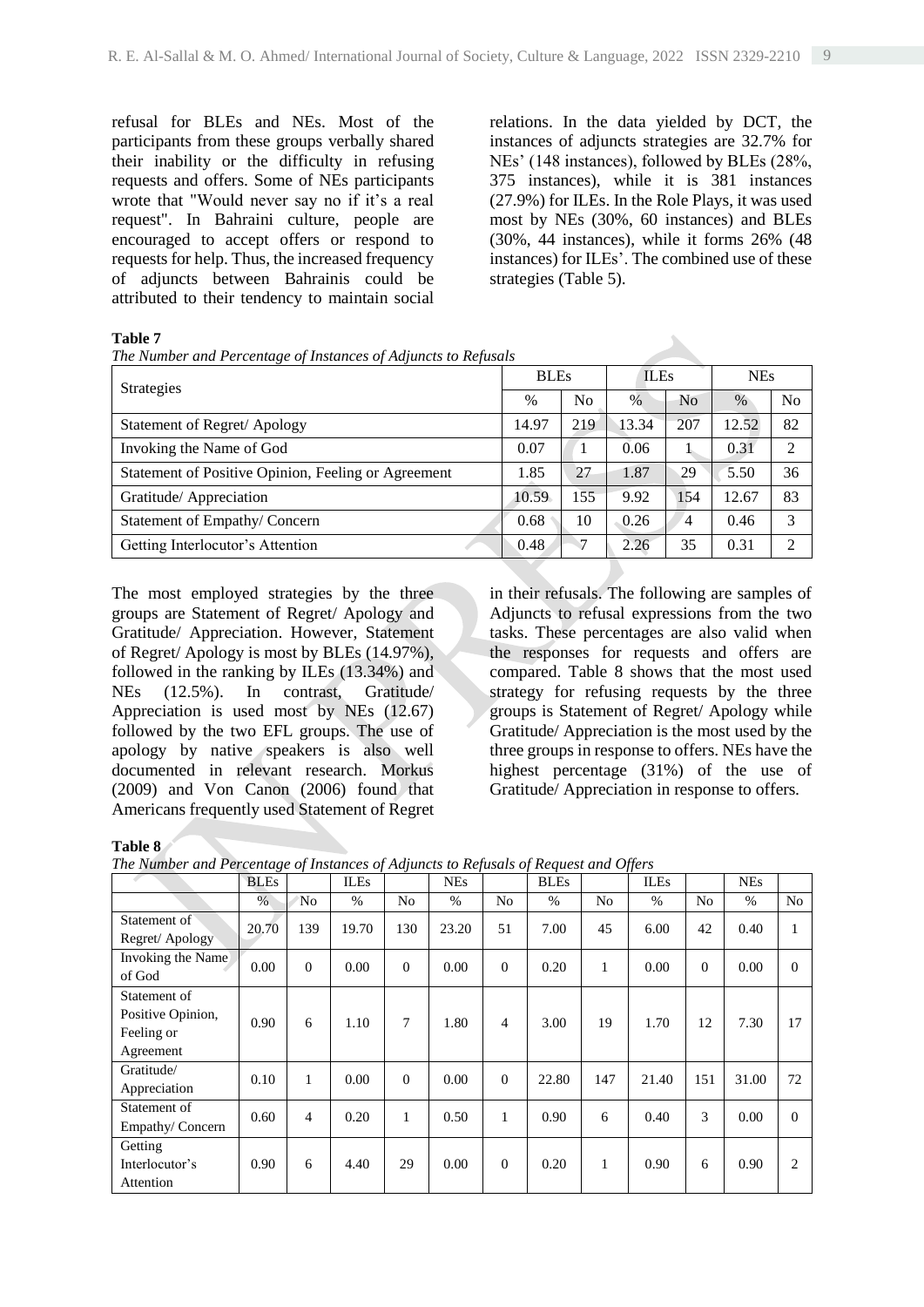Invoking the Name of God: 20. *I swear! I have enough money, I'm not a child anymore mommy.* (DCT, BLEs, F7)

Invoking the Name of God: 21. *You don't have to do that. Oh my God, it's just a statuette. Please, no. You can't.* (RP, ILEs, F7)

Statement of Regret and/or Apology: 22. *No. Sorry, I can't.* (RP, BLEs, F1)

Statement of Empathy and/or Concern: 23. *I understand, but I am sorry I can't.* (DCT, BLEs, F11)

Statement of Positive Opinion, Feeling or/and Agreement: 24. *You know, it would be a great opportunity to have the party but I have some extra work that I need to do, I apologize for this.*  (RP, NEs, F2)

### **5. Discussion**

The number of semantic formulae in refusing a request or offer differs in each instance, it can be one, two, three, or four semantic formulae in a single response (instance). However, all groups preferred to use two semantic formulae in their refusal responses which are comparable to the previous study, such as Azwan (2018), Jasim (2017), and Morkus (2009). In the DCT data, the maximum number of pragmatic strategies in refusing requests and offers was five, while in Role Plays the maximum number was six. As in Table 2, all groups preferred to use two pragmatic strategies in refusing requests and offers, which is consistent with the results of Azwan (2018), Jasim (2017), and Morkus (2009). Unlike Jasim (2017), who found that British English speakers favored the use of one pragmatic strategy, in this study, there was no occurrence of one pragmatic strategy in NEs refusals of requests, while 71% (59 instances) contained two and 25% (21 instances) were three pragmatic strategies. It is worth mentioning that all groups tended to favor the use of the Statement of Regret in the first position. BLEs tended to use two pragmatic strategies in refusing offers (157 instances, 76.6%) which were normally combined with adjuncts like Statements of Gratitude and of Regret; 14.6% (30 instances) of the responses consisted of three pragmatic strategies, and 8.3% (17 instances) consisted of a single pragmatic strategy. Both NEs and ILEs

tended to favor the use of Direct No in the first position, followed by the Statement of Impeding Events, while BLEs used Statements of Impeding Events more frequently in the first position.

All groups used three pragmatic strategies in Role Plays more than in the DCT: 28.6% (14 instances) for BLEs, 24% (12 instances) for NEs, and 30.8% (16 instances) for ILEs. There was no occurrence of any response containing only one pragmatic strategy for BLEs; it was 8% (4 instances) for NEs and 7.7% (4 instances) for ILEs. BLEs favored the use of the Statement of Impeding Events in the second position, and NEs and ILEs in the first. However, BLEs, in contradiction to the DCT result, favored the use of Direct No in the first position, while NEs mostly used statements of regret and ILEs preferred Negative Ability. Note that adjuncts are excluded from the calculation of the number of pragmatic strategies as they cannot be considered as a refusal if they stand alone.

In general, strategies such as "It's my Treat", "Wish", "Chiding", "Statement of Empathy/ Concern", and "Request for Consideration" were used only in refusal of requests. However, Invoking the Name of God, Gratitude, Request for Information, and Getting Interlocutor's Attention appeared only in refusal to offers. The strategy used the most by the three groups was the "Statement of Impeding Events" in both the DCT and Role Plays data. BLEs employed this strategy more frequently than the other groups, which indicates that BLEs tried to maintain relationships by providing reasons for their refusals. In addition, BLEs and ILEs utilized excuses related to family, while NEs used personal excuses.

The three groups used adjuncts in their refusals in the DCT and Role play. Statement of Regret and Apology were used more frequently by BLEs and ILEs than NEs in the DCT. Gratitude and appreciation, on the other hand, were used in refusal to offers, while it was not used in declining a request by NEs. This observation is related to the need to express their appreciation and save the face of the offerer. In the Role Plays, BLEs, and ILEs failed to adopt some refusal strategies that were used by NEs, such as Negative Consequences, Wish, Chiding, Statement of Empathy, and Concern. The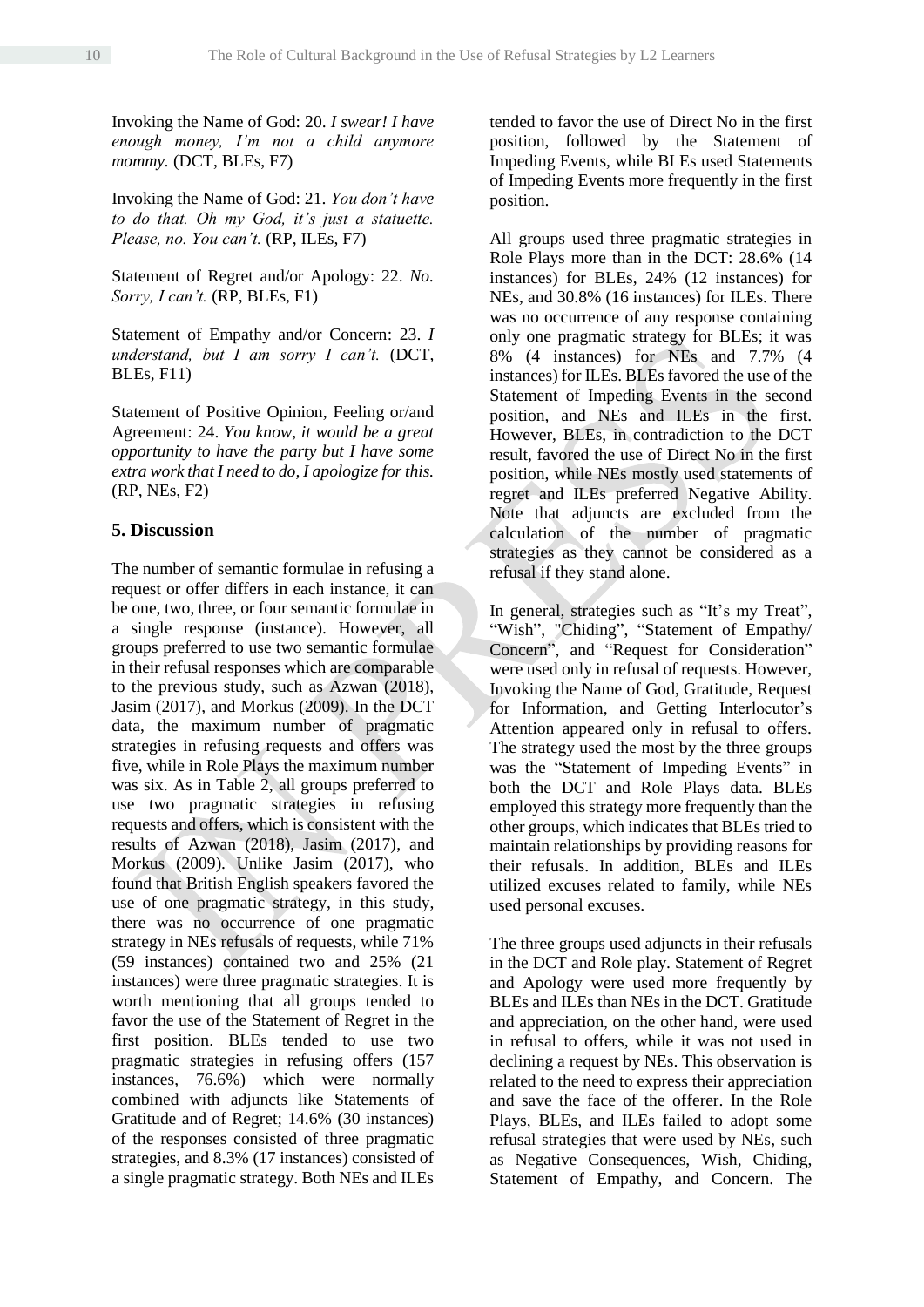failure of adopting these strategies in Role Plays scenarios may refer to their lack of linguistic competence in the common semantic formulae used by native speakers. Furthermore, the expressions of declining a request/offer can be interpreted differently depending on pragmatic and contextual factors. Therefore, it is evident that the EFL learner groups, in contrast to the native speakers, use different strategies reflecting different cultural styles and choices. Generally, the findings of this study indicated that BLEs, ILEs, and NEs were different in their choices of refusal strategies indicating a clear trace of cultural background.

In summary, the study indicates similarities as well as differences between the two experimental groups as well as between the control group on the one hand and the experimental group on the other, indicating an obvious influence of cultural background on the pragmatic performance of L2 learners. Furthermore, in consistence with the results of the studies by Morkus (2009), Al Eryani (2007), and Al Issa (1998), the present study demonstrated that BLEs utilized indirect strategies more than ILEs and NEs in the DCT. However, Direct Refusals were used more frequently by ILEs and NEs than BLEs. In Role plays results, direct strategies were used more frequently by BLEs and ILEs than NEs who used indirect strategies companied with adjuncts. Based on frequency, some strategies were used only in refusal of requests and some in refusal to offers. However, the most used strategy by the three groups was the Statement of Impeding Events in the DCT and Role Plays data.

The same tendencies are reflected in the choice and number of semantic formulae. All groups preferred to use two semantic formulae in declining requests and offers, which is consistent with the results of Azwan (2018), Jasim (2017), and Morkus (2009). This is especially important to prevent the occurrence of any pragmatic failure, i.e., pragmatic incompetence, in communication. The results of the study are of potential value for both EFL learners and EFL classroom practitioners. It highlights the significance as well as the relevance of the role of culture in communication. This understanding of the socio-cultural background is vital in preventing any cultural clashes. This is essential because

"culture is a means of communication and that interaction among the members of a group, and the analysis of a culture reflects its people's lifestyles, attitudes, beliefs, and ways of thinking" (Pishghadam et al., 2020). Knowledge of the culture of the target language is also emphasized by Mashudi et al. (2021), and this is supported by their study of Indonesian EFL learners.

## **References**

- Abdolrezapour, P., Dabaghi, A., & Kassaian, Z. (2012). Iranian EFL learners' realization of complaints in American English. *GEMA Online Journal of Language Studies*, *12*(2), 711-725.
- Abdul-Sattar, Q., Salasiah, C., & Suleiman, R. (2010). A study on strategies used in Iraqi Arabic to refuse suggestions. *International Journal of Language Society and Culture, 30*, 81-95.
- Al-Eryani, A. A. (2007). Refusal strategies by Yemeni EFL learners. *Asian EFL Journal*, *9*(2), 19-34.
- Al-Ghamdi, N. A. S., & Alqarni, I. R. (2019). A sociolinguistic study of the use of refusal strategies by Saudi and American females. *International Journal of English Linguistics*, *9*(5), 66-75. [https://dx.doi.](https://dx.doi/) org/ [10.5539/ijel.v9n5p66](https://doi.org/10.5539/ijel.v9n5p66)
- Al-Issa, A. (1998). *Sociopragmatic transfer in the performance of refusals by Jordanian EFL learners: Evidence and motivating factors* (Publication No. 9823511) [Doctoral dissertation, Indiana University of Pennsylvania] ProQuest Dissertations and Theses Global.
- Al-Kahtani, S. A. (2005). Refusals realizations in three different cultures: A speech act theoretically-based cross-cultural study. *Language and Translation*, *18*, 35-57.
- Al-Okla, N. (2018). Verbal and non-verbal refusal strategies in English: Refusing promotions. *Arab World English Journal*, *9*(1), 321-334. [https://dx.doi.org/10.](https://dx.doi.org/10.%2024093/awej/vol9no1.23) [24093/awej/vol9no1.23](https://dx.doi.org/10.%2024093/awej/vol9no1.23)
- Al-Shalawi, H. G. (1997). *Refusal strategies in Saudi and American Cultures* (Publication No. 1385011) [Master's thesis, Michigan State University]. ProQuest Dissertations and Theses Global.
- Al-Shboul, A., & Huwari, I. F. (2016). A comparative study of Jordanian Arabic and American English refusal strategies.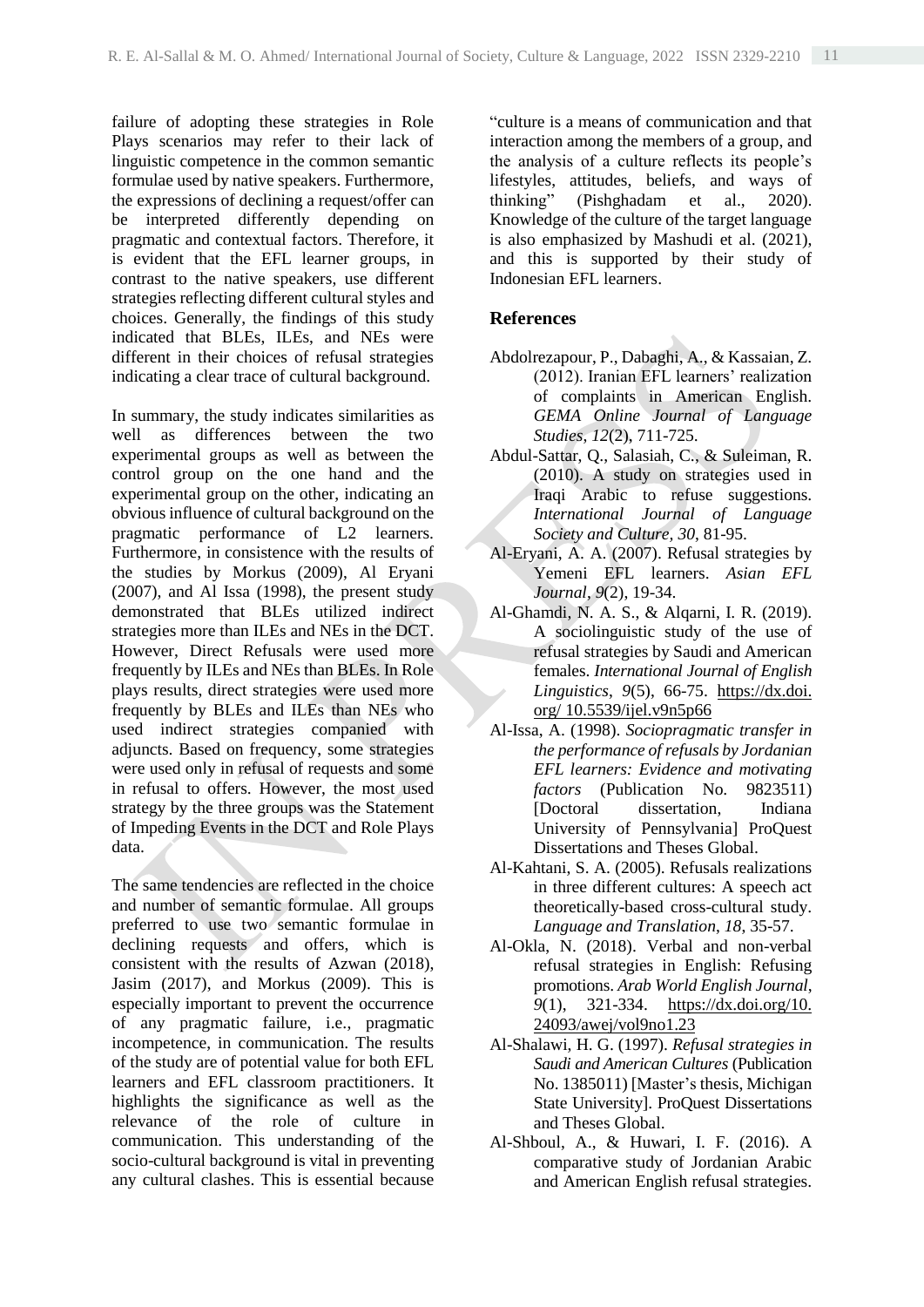*British Journal of English Linguistics*, *4*(3), 50-62.

- Al-Shboul, Y., Maros, M., & Yasin, M. S. M. (2012). An intercultural study of refusal strategies in English between Jordanian EFL and Malay ESL postgraduate students. *3L: The Southeast Asian Journal of English Language Studies, 18*(3), 29-39.
- Amirrudin, S., & Salleh, N. (2016). Refusal strategies in English among Malay ESL students. *Infrastructure University Kuala Lumpur Research Journal*, *4*(1), 30-40.
- Azwan, A. (2018). Politeness strategies of refusals to requests by Ambonese Community. *LINGUA: Journal of Language, Literature and Teaching*, *15*(1), 1-5.
- Beebe, L. M., Takahashi, T., & Uliss-Weltz, R. (1990). Pragmatic transfer in ESL refusals. In R. C. Scarcelle, E. Anderson, & S. C. Krashen (Eds.), *Developing communicative competence in a second language* (pp. 55-73). Newbury House.
- Brown, P., & Levinson, S. (1978). Universals in language usage: Politeness phenomena. In E. Goody (Ed.), *Questions and politeness: Strategies in social interaction* (pp. 310-356). Cambridge University Press.
- Brown, P., & Levinson, S. (1987). *Politeness: Some universals in language usage*. Cambridge University Press.
- Çiftçi, H. (2016). Refusal strategies in Turkish and English: A cross-cultural study. *ELT Research Journal*, *5*(1), 2-29.
- Chunli, Z., & Nor, S. (2016). The realization of the speech act of refusals among Chinese EFL speakers in Malaysia. *Journal of Education and Social Sciences, 4*, 244- 251.
- Culpeper, J. (1996). Towards an anatomy of impoliteness. *Journal of Pragmatics*, *25*, 349-367.
- Culpeper, J. (2011). *Impoliteness: Using language to cause offence.* Cambridge University Press.
- Ellis, R. (2008). *The study of second language acquisition* (2nd ed.). Oxford University Press.
- Félix-Brasdefer, J. C. (2002). *Refusals in Spanish and English: A cross-cultural study of politeness strategies among speakers of Mexican Spanish, American English, and American learners of*

*Spanish as a foreign language*  (Publication No. 3047626) [Doctoral dissertation, University of Minnesota]. ProQuest Dissertations and Theses Global.

- Félix-Brasdefer, J. C. (2008)*. Politeness in Mexico and the United States*. Benjamins.
- Ghazanfari, M., Bonyadi, A., & Melkzadeh, S. (2013). Investigating cross linguistic differences in refusal speech act among native Persian and English speakers. *International Journal of Research Studies in Language Learning, 2*(4), 49-63.
- Han, T. (2016). Realization of speech acts of refusals and pragmatic competence by Turkish EFL learners. *Reading Matrix: An International Online Journal, 16*(1), 161-178.
- Hashemian, M. (2012). Cross-cultural differences and pragmatic transfer in English and Persian refusals. *Journal of Teaching Language Skills, 4*(3), 23-46.
- Heritage, J. (1984). A change-of-state token and aspects of its sequential placement. In M. Atkinson & J. Heritage (Eds.), *Structures of social action* (pp. 345-299). Cambridge University Press.
- Huwari, I. (2015). A study on the perception of Jordanian EFL learners' pragmatic transfer of refusals. *Advances in Language and Literary Studies, 6*(1), 46- 56.
- Izadi, A., & Zilaie, F. (2015). Refusal strategies in Persian. *International Journal of Applied Linguistics, 25*(2), 246-264.
- Jasim, M. (2017). *Refusals of requests and offers in Iraqi Arabic and British English* (Doctoral dissertation). https://www. escholar.manchester.ac.uk/jrul/item/?pid =uk-ac-man-scw:309428
- Jiang, D. (2015). *L2 Mandarin Chinese learners' pragmatic development in making refusals: The roles of instruction and the study abroad context* (Doctoral dissertation). [https://eprints.soas.ac.uk/](https://eprints.soas.ac.uk/%20id/eprint/22826) [id/eprint/22826](https://eprints.soas.ac.uk/%20id/eprint/22826)
- Kreishan, L. (2018). Politeness and speech acts of refusal and complaint among Jordanian undergraduate students. *International Journal of Applied Linguistics and English Literature, 7*(4), 68-76.
- López Montero, R. (2015). Most common refusal strategies used by students of English teaching as a foreign language. *Revista De Lenguas Modernas*, *23*, 137-